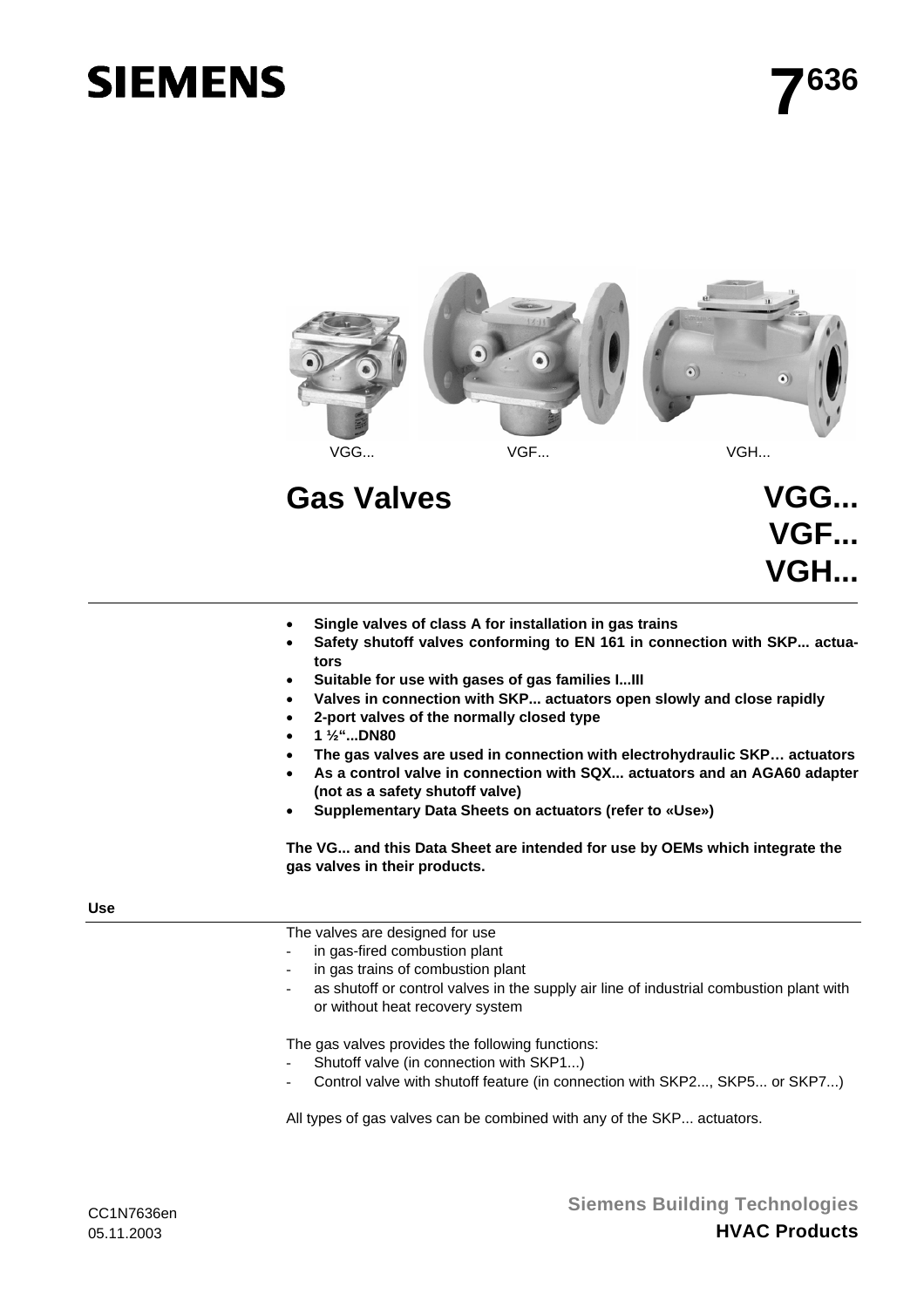

**To avoid inquiry to persons, damage to property or the environment, the following warning notes should be observed!** 

**Do not open, interfere with or modify the valves!** 

**Any opening of the valve, replacement of parts or modifications to the original product is the user's responsibility and is done at his own risk.** 

- All activities (mounting, installation and service work, etc.) must be performed by qualified staff
- When used in connection with gases, the valves constitute part of the safety equipment
- Fall or shock can adversely affect the safety functions. Such valves may not be put into operation, even if they do not exhibit any damage

#### **Engineering notes**

Profile (only VGG... and VGF...)

Owing to the profile of their flaps, the valves are especially suited for control functions.

#### **Benefit:**

Good control performance and hardly prone to hunting in low-fire operation.



The valves are also available with no profile (refer to «Type summary»).

#### **Mounting notes**

|                   | Ensure that the relevant national safety regulations are complied with<br>$\bullet$<br>When used in connection with actuators type SKP2, SKP5, or SKP7, the<br>pressure switch for lack of gas must always be fitted upstream of the gas valve<br>No special tools are required to assemble valve and actuator<br>٠<br>The actuator can be mounted or replaced while the valve is under pressure<br>To prevent cuttings from falling inside the valve, first mount the flanges on the<br>pipes and then clean the parts |
|-------------------|-------------------------------------------------------------------------------------------------------------------------------------------------------------------------------------------------------------------------------------------------------------------------------------------------------------------------------------------------------------------------------------------------------------------------------------------------------------------------------------------------------------------------|
| Sealings          | No sealing materials are required to assemble valve and actuator<br>Check to ensure that the valve is tight when all components are connected                                                                                                                                                                                                                                                                                                                                                                           |
|                   | Only with VGF / VGH<br>Check to make certain that the bolts of the flanges are properly tightened<br>Check to ensure that the gaskets between the flanges are fitted                                                                                                                                                                                                                                                                                                                                                    |
| Mounting position | The valve can be installed on the gas trains in any position. The permissible mounting<br>positions of the actuator must be observed, however (refer to the relevant Data Sheet).                                                                                                                                                                                                                                                                                                                                       |
| Direction of flow | The direction of gas flow must be in accordance with the direction of the arrow on the<br>valve body.                                                                                                                                                                                                                                                                                                                                                                                                                   |
| Function          | Stem retracts $\rightarrow$ Valve opens<br>Stem extends $\rightarrow$ Valve closes                                                                                                                                                                                                                                                                                                                                                                                                                                      |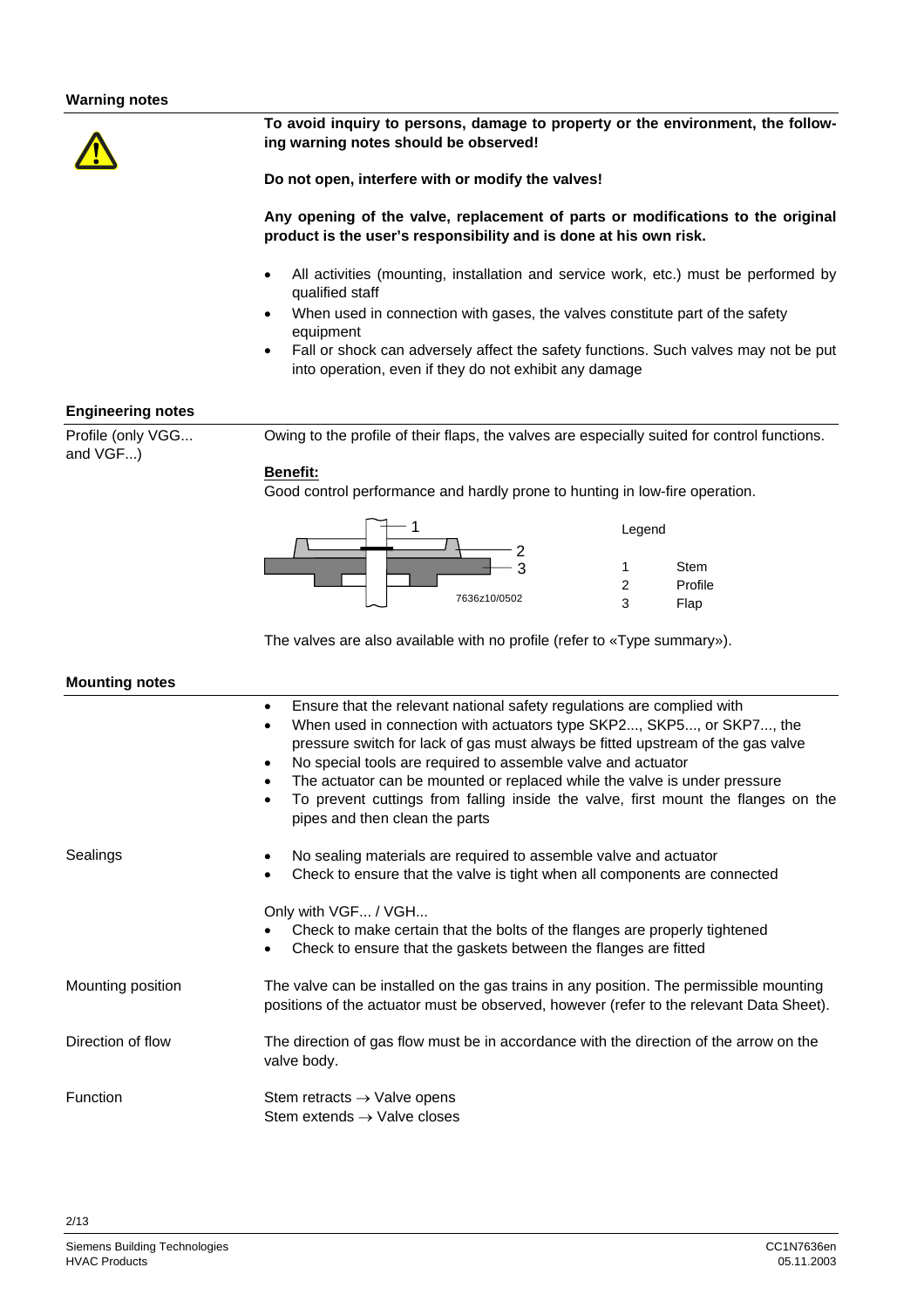#### **Installation notes**

Gas pressure

If the available gas pressure exceeds the valve's maximum permissible operating pressure, it must be lowered by an upstream pressure controller.

#### **Commissioning notes**

• In case of corrosive ambient conditions (e.g. when used near the sea), the valve body should be coated with protective lacquer

#### **Standards and certificates**

Conformity to EEC directives

- Electromagnetic compatibility EMC (immunity)

- Directive for gas appliances
- Directive for pressure devices







Cert. 00739

ISO 14001: 1996 Cert. 38233

For use in the USA / Canada, the actuators carry type suffix «U» (see example) and are UL-, CSA- and FM-listed.

*Example:* VGG10.204**U**

In connection with SKP...



#### **Service notes**

- Each time a valve has been replaced, check to ensure that the valve operates correctly and that it is tight both internally and externally
- Siemens valves may only be overhauled by Siemens HVAC Repair Centers
- VGH... valves are supplied without strainer. Fit a gas filter upstream of the valve or an AGA... strainer (refer to «Accessories») by the gas inlet

#### **Disposal notes**



Local and currently valid legislation must be observed.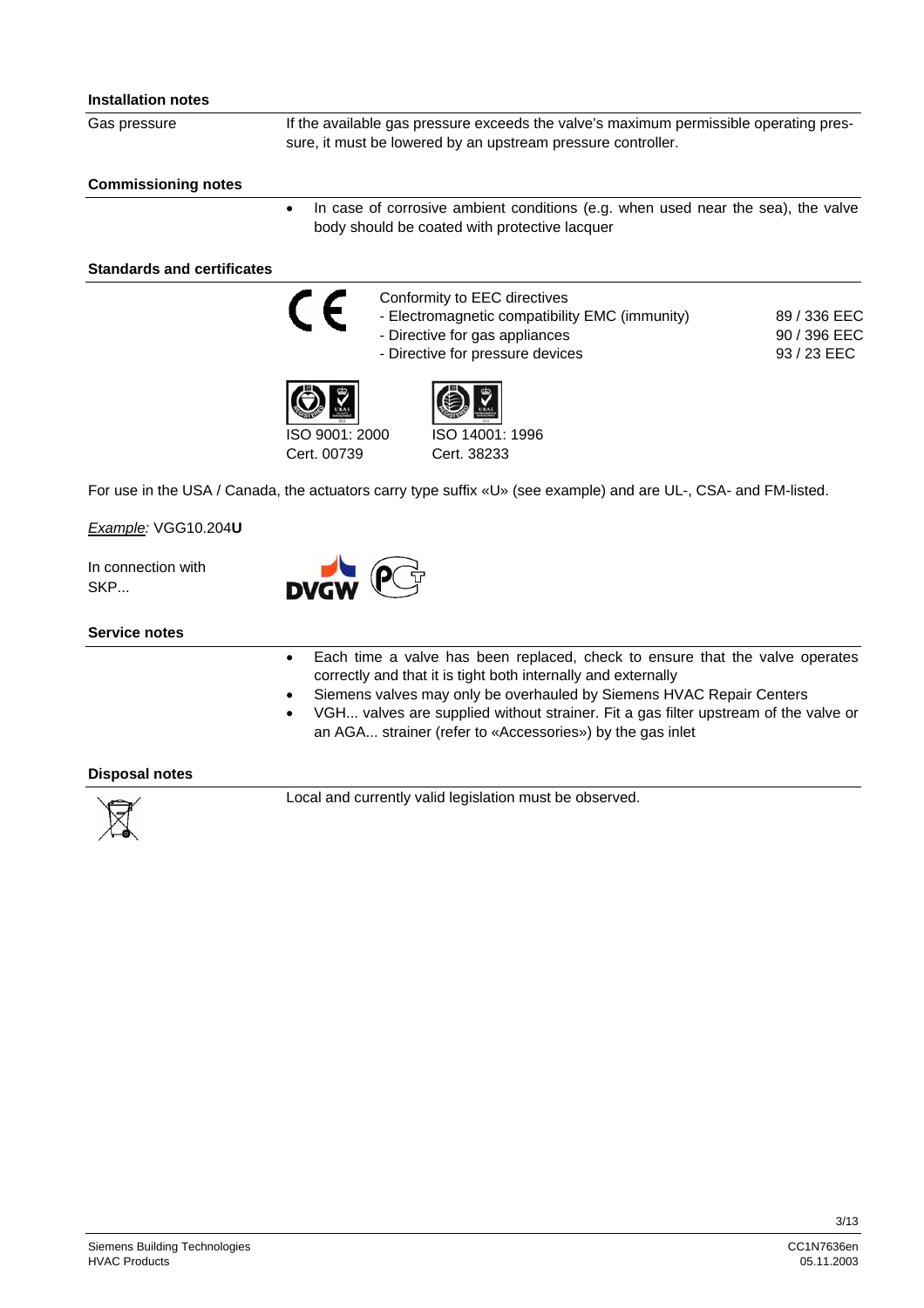#### **Mechanical design**

**Actuators** 

The gas valves can be combined with the following types of actuators:

| Type reference          | Data Sheet | Function                                               |
|-------------------------|------------|--------------------------------------------------------|
| SKP10                   | 7641       | ON / OFF                                               |
| SKP11                   | 7641       | ON / OFF                                               |
| SKP13                   | 7641       | ON / OFF                                               |
| SKP20                   | 7644       | ON / OFF with constant pressure con-                   |
|                         |            | trol / zero pressure control                           |
| SKP23                   | 7644       | ON / OFF with constant pressure con-                   |
|                         |            | trol                                                   |
| <b>SKP27 with SQS27</b> | 7644       | ON / OFF with constant pressure con-                   |
|                         |            | trol and electric setpoint adjustment                  |
| SKP50                   | 7648       | ON / OFF with differential pressure                    |
|                         |            | control, signal input $\rightarrow$ differential pres- |
|                         |            | sure                                                   |
| <b>SKP70</b>            | 7651       | ON / OFF with ratio control, signal input              |
|                         |            | $\rightarrow$ static pressure                          |
| SKL90 (only for air)    | 7642       | ON / OFF with constant pressure con-                   |
|                         |            | trol, slow closing 46 s                                |
| SQX32 with AGA60        | 4554       | Modulating position control                            |
| SQX62 with AGA60        | 4554       | Positioning signals DC 010 V,                          |
|                         |            | 01000 Ω or DC 420 mA                                   |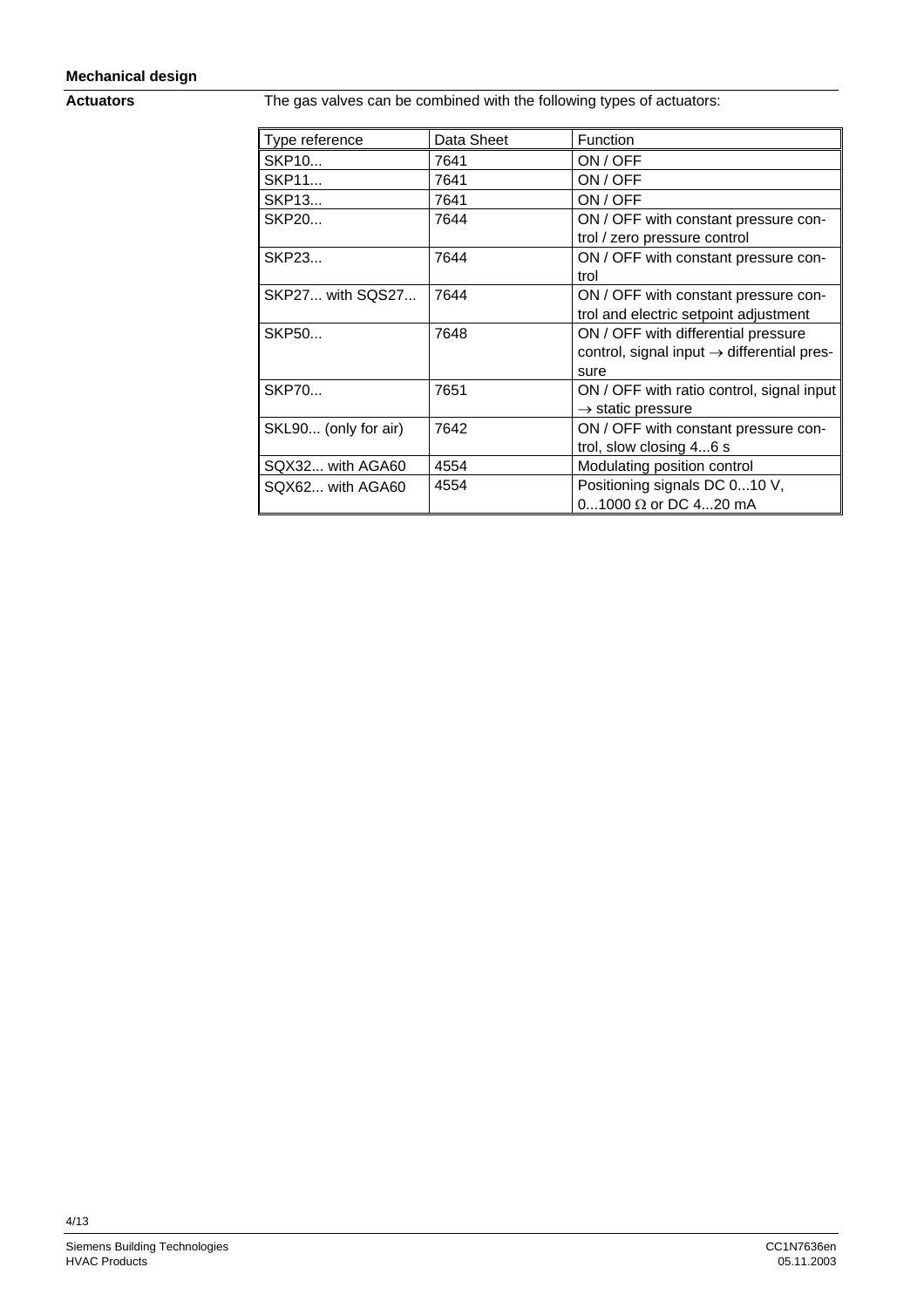#### **Type summary** (other types of valves on request)

|                            |                                                                           |            | Perm. operating pressure in |                     | Number of connections |                | Type reference |                |                  |             |  |  |  |
|----------------------------|---------------------------------------------------------------------------|------------|-----------------------------|---------------------|-----------------------|----------------|----------------|----------------|------------------|-------------|--|--|--|
|                            |                                                                           | mbar       |                             | Air flow rate       |                       |                |                |                |                  |             |  |  |  |
|                            |                                                                           |            |                             | at                  |                       |                |                | With profile   | Without profile  |             |  |  |  |
|                            |                                                                           | Europe and |                             | $\Delta p = 1$ mbar | Test point            | Pilot gas      | Without stroke | With stroke    | Without stroke   | With stroke |  |  |  |
| Nominal size               | Material                                                                  | Australia  | Other                       | /m <sup>3</sup> /h  | <b>RP 1/4</b>         | $G\frac{3}{4}$ | limitation     | limitation     | limitation       | limitation  |  |  |  |
|                            |                                                                           | (to EN)    | countries                   |                     | 3)                    | 4)             |                | 1)             |                  | 1)          |  |  |  |
|                            | Internally threaded to ISO 7/1                                            |            |                             |                     |                       |                |                |                |                  |             |  |  |  |
| $1/2$ "                    | Die-cast al.                                                              | 1200       | 1200                        | 4.8                 | $\overline{4}$        | $\overline{a}$ | VGG10.154P     | VGG10.1541P    | $\overline{a}$   | ---         |  |  |  |
| $\frac{3}{4}$              | Die-cast al.                                                              | 1200       | 1200                        | 8.9                 | 4                     | ---            | VGG10.204P     | VGG10.2041P    | VGG10.204        | ---         |  |  |  |
| 1 <sup>u</sup>             | Die-cast al.                                                              | 1200       | 1200                        | 13.3                | 4                     | ---            | VGG10.254P     | VGG10.2541P    | VGG10.254        | ---         |  |  |  |
| $1\frac{1}{2}$             | Die-cast al.                                                              | 600        | 600                         | 32.3                | 4                     | ---            | VGG10.404P     | VGG10.4041P    | VGG10.404        | ---         |  |  |  |
| $2^{\mathfrak{a}}$         | Die-cast al.                                                              | 600        | 600                         | 47.4                | 4                     | ---            | VGG10.504P     | VGG10.5041P    | VGG10.504        | ---         |  |  |  |
| $3^\circ$                  | Cast iron                                                                 | 600<br>600 |                             | 85.4                | $\overline{2}$        | $\overline{2}$ | VGG10.804P     | ---            | VGG10.804        | ---         |  |  |  |
|                            |                                                                           |            |                             |                     |                       |                |                |                |                  |             |  |  |  |
| Flanged, PN16, to ISO 7005 |                                                                           |            |                             |                     |                       |                |                |                |                  |             |  |  |  |
| <b>DN40</b>                | Cast iron                                                                 | 600        | 600                         | 32.3                | 4                     | ---            | VGF10.404P     |                | VGF10.404        | ---         |  |  |  |
| <b>DN50</b>                | Cast iron                                                                 | 600        | 600                         | 47.4                | 4                     | ---            | VGF10.504P     | VGF10.5041P    | VGF10.504        | ---         |  |  |  |
| <b>DN65</b>                | Cast iron                                                                 | 600        | 600                         | 74                  | $\overline{2}$        | $\overline{2}$ | VGF10.654P     | VGF10.6541P    | VGF10.654<br>--- |             |  |  |  |
| <b>DN80</b>                | Cast iron                                                                 | 600        | 600                         | 85.4                | $\overline{2}$        | $\overline{2}$ | VGF10.804P     | VGF10.8041P    | VGF10.804        | ---         |  |  |  |
|                            |                                                                           |            |                             |                     |                       |                |                |                |                  |             |  |  |  |
|                            | Flap type valves: High-flow with swing type flap                          |            |                             |                     |                       |                |                |                |                  |             |  |  |  |
| High closing force         |                                                                           |            |                             |                     |                       |                |                |                |                  |             |  |  |  |
|                            | Version without strainer, to DIN, only for use on plants with gas trainer |            |                             |                     |                       |                |                |                |                  |             |  |  |  |
|                            | These valves may only be overhauled by Siemens HVAC Repair Centers        |            |                             |                     |                       |                |                |                |                  |             |  |  |  |
| <b>DN80</b>                | Cast iron                                                                 | 300        | 600                         | 128.4               | 4                     | $\mathbf{1}$   | ---            | $\overline{a}$ | VGH10.18050      | ---         |  |  |  |
| <b>DN100</b>               | Cast iron                                                                 | 300        | 400<br>199.5                |                     | 4                     | 1              | ---            | $\cdots$       | VGH10.19050      | ---         |  |  |  |
| <b>DN125</b>               | Cast iron                                                                 | 300        | 300                         | 277.6               | 4                     | 1              | ---            | $---$          | VGH10.19150      | ---         |  |  |  |

Legend

1) Cannot be used with attached pressure governor 3) On inlet and outlet side

2) Flow rate reduced by 20 % 4) Inlet side, VGF...: One connection on each side

#### **Ordering**

(also refer to «Dimensions»)

#### When ordering, please give the complete type reference.

Actuators must be ordered as separate items. Valve and actuator are supplied unassembled.

#### **Example:**

V...

Flanged valve VGF10.654P, DN65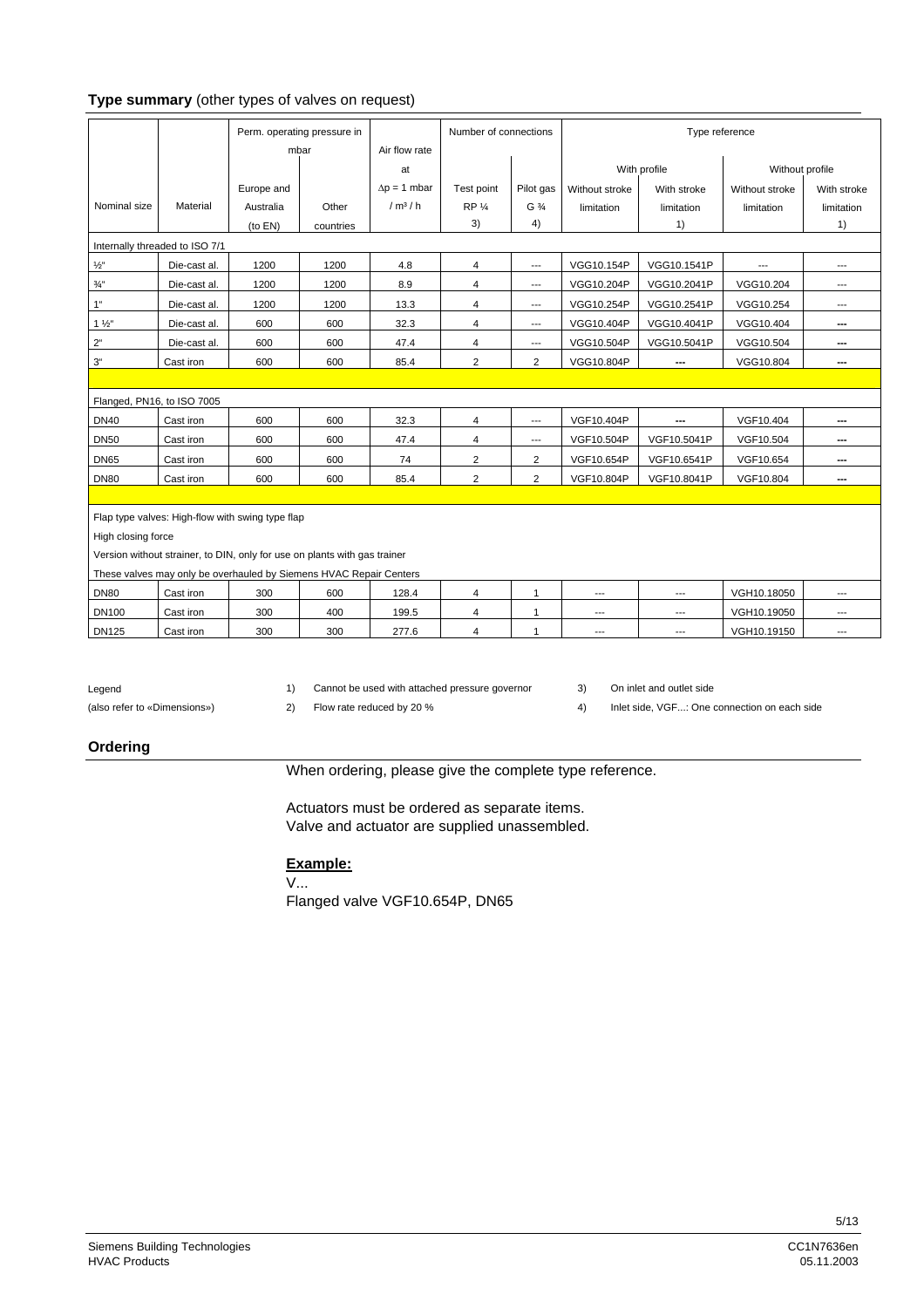Manual adjuster<br>
Adapter for actuators<br>
SQX...<br>
Consisting of 2 stem parts and a connecting flange

**Adapter** for actuators SQX...



Consisting of 2 stem parts and a connecting flange

#### **Only for VGH...**

Strainer for valve

With circlip and 1 mm mesh size

| ∥ Type reference of valve | Type reference of strainer |  |  |  |  |  |  |
|---------------------------|----------------------------|--|--|--|--|--|--|
| VGH10.18050               | l AGA80                    |  |  |  |  |  |  |
| VGH10.19050 / DN100       | l AGA90                    |  |  |  |  |  |  |
| VGH10.19150 / DN125       | AGA91                      |  |  |  |  |  |  |

The strainers can be fitted in the flange sections of the valves, either on the gas inlet or outlet side.

#### **Technical data**

General valve data

| Valve class in connection with SKP    | A conforming to EN 161<br>(except with SQX / SKL) |
|---------------------------------------|---------------------------------------------------|
| Group                                 | 2 (EN 161)                                        |
| Perm. medium temperature              | 060 °C                                            |
| Weight                                | refer to «Dimensions»                             |
| Connecting flanges (VGF / VGH)        | PN16 to ISO 7005-2                                |
| Required flow rate                    | refer to «Flow chart»                             |
| Perm. mounting position               |                                                   |
|                                       | (refer to «Mounting notes»)                       |
| Operating pressure                    | refer to «Type summary»                           |
| Types of gases                        | refer to «Use»                                    |
| Trainer (only for use with VGG / VGF) | built-in, mesh size 0.9 mm                        |
| <b>Transport</b>                      | DIN EN 60 721-3-2                                 |
| Climatic conditions                   | class 2K2                                         |
| Mechanical conditions                 | class 2M2                                         |
| Temperature range                     | $-15+60$ °C                                       |
| Humidity                              | $< 95 \%$ r.h.                                    |
| <b>Operation</b>                      | DIN EN 60 721-3-3                                 |
| <b>Climatic conditions</b>            | class 3K5                                         |
| <b>Mechanical conditions</b>          | class 3M2                                         |
| Temperature range                     | $-10+60$ °C                                       |
|                                       | < 95 % r.h.                                       |



 $\Delta$ 

**Condensation, formation of ice and ingress of water are not permitted!** 

6/13

**AGA60**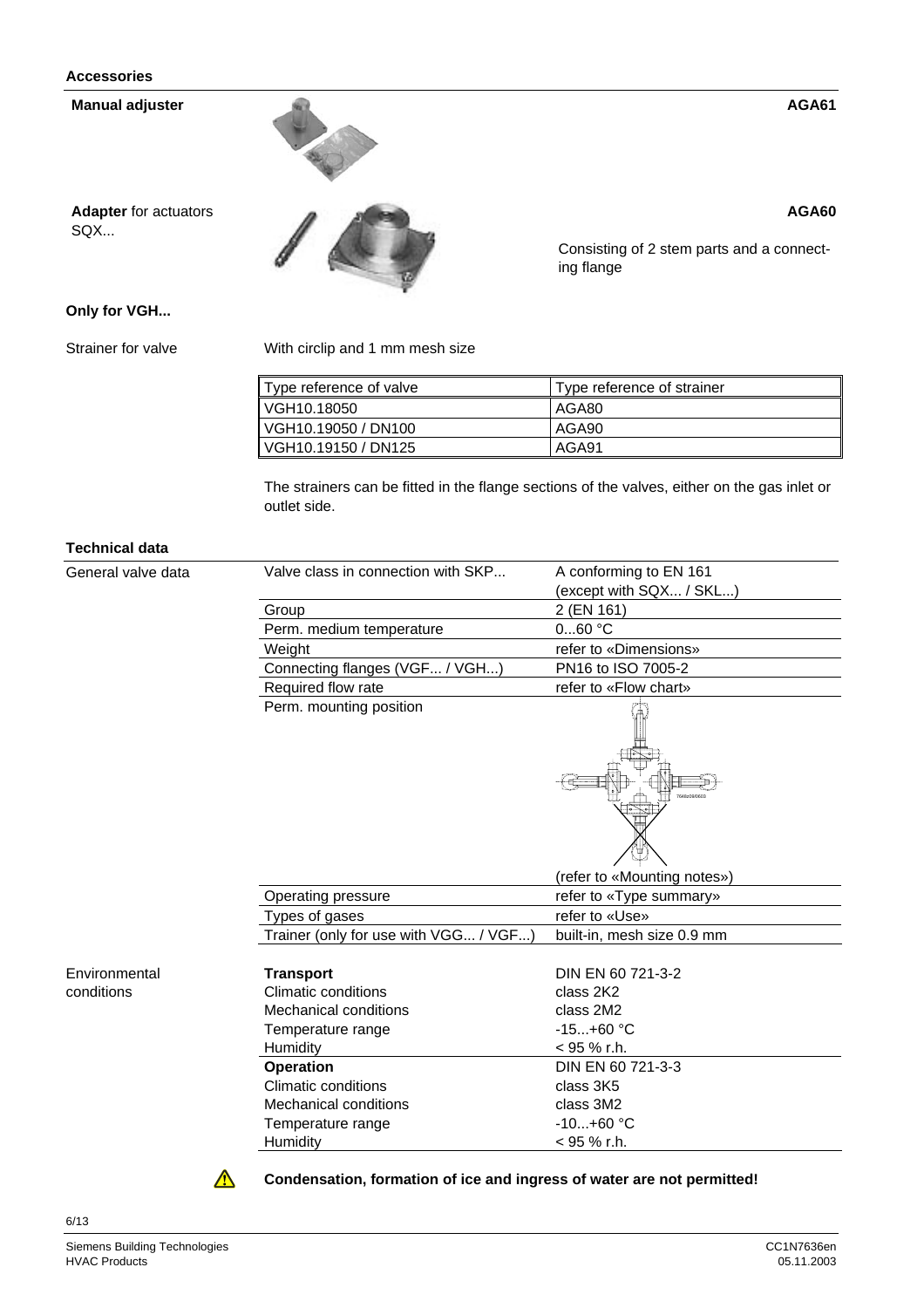**VGG... / VGF...**  functioning principle

Sectional view of valve



Application example VGG... complete with SKP2...



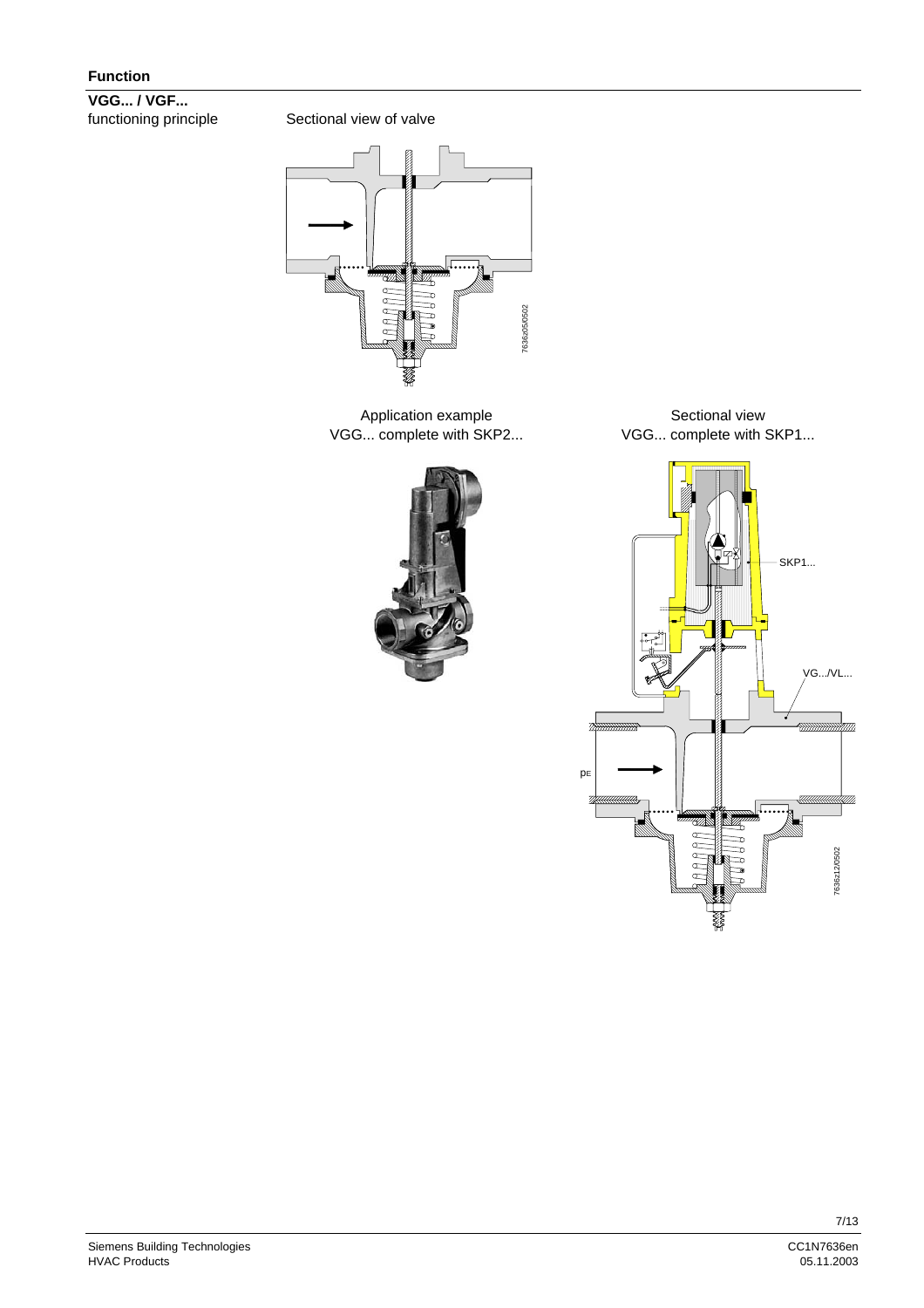**VGH...**  functioning principle

Sectional view of valve

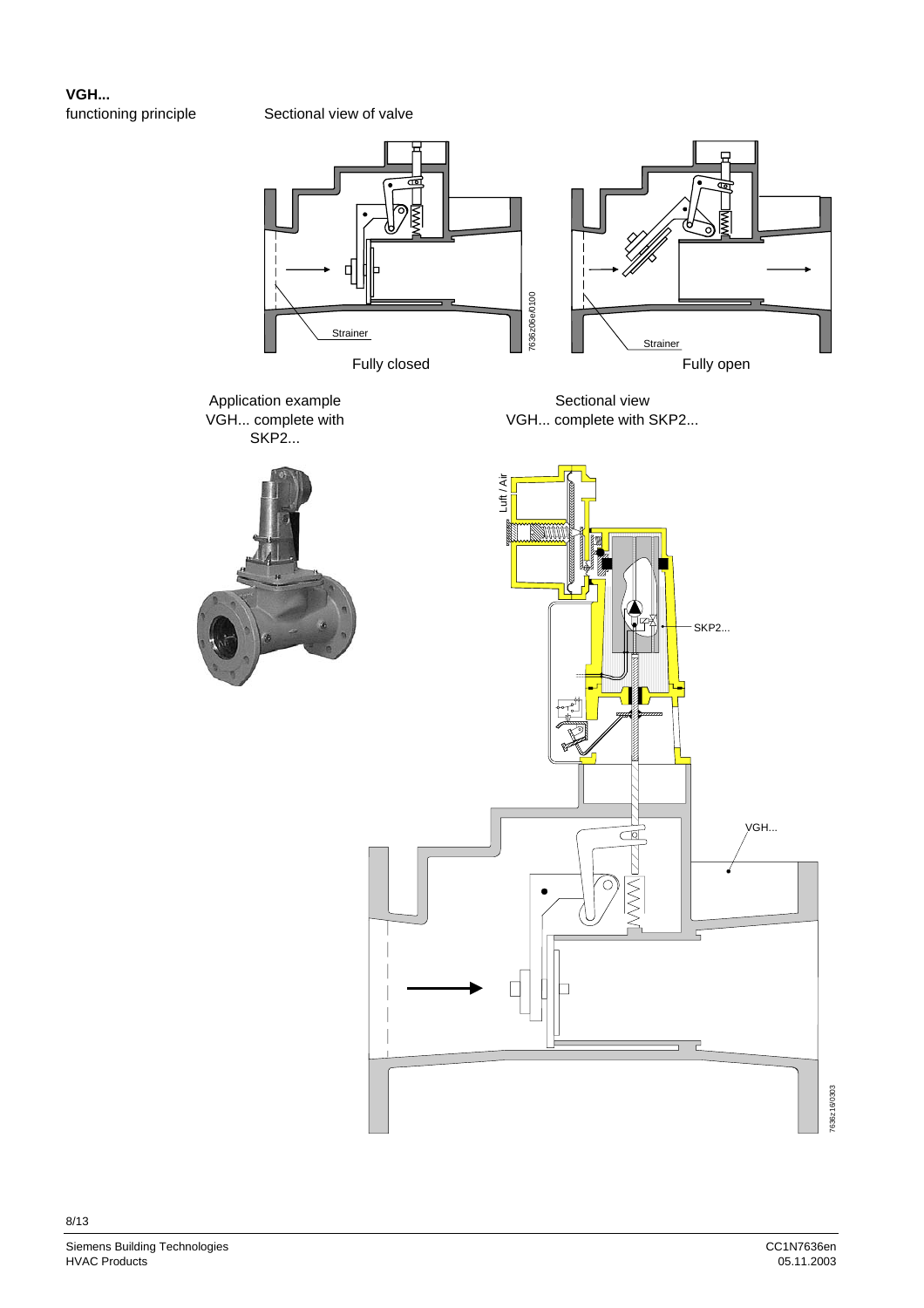For fully open valves only



Legend

Maximum flow (valve fully open)

1) The valve curves shown represent valves with no trainer. Each strainer reduces the flow rate by about 8 %.

The bold curves correspond to the recommended pressure drop ranges. Valves with higher pressure drops can cause excessive flow noise. Applications within the area of the bold characteristics (max. 70 m/s) are within acceptable flow noise levels.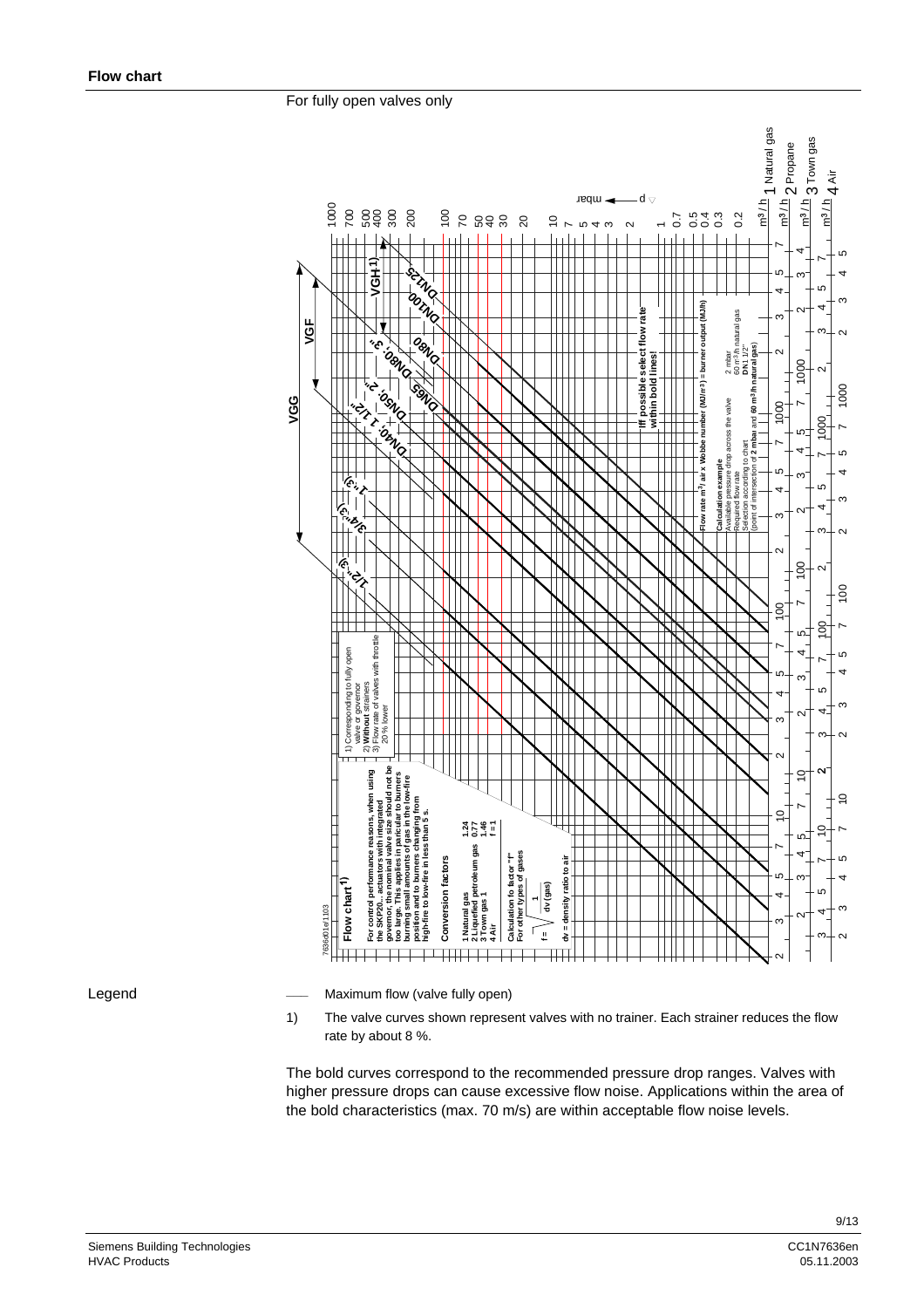#### **Note:**

- In the case of burners with low-fire flow rates, select a tightly sized valve (refer to Data Sheet on SKP...)
- If the available gas pressure exceeds the maximum permissible operating pressure, lower it with an upstream pressure controller
- The pressure drop (curves of maximum flow) is based on a fully open valve

Conversion

Conversion of air flow rate to a corresponding gas flow rate (natural gas):

Basis for scale

| Abscissa | Volumetric flow<br>«QG» in m <sup>3</sup> /h | Density ratio «dv»<br>to air | Conversion factor<br>$\mathsf{r}=\mathsf{\Lambda}$ |
|----------|----------------------------------------------|------------------------------|----------------------------------------------------|
|          | Air                                          |                              |                                                    |
|          | Natural gas                                  | 0.61                         | 1.28                                               |
|          | Propane                                      | 1.562                        | 0.8                                                |
|          | Town gas                                     | 0.46                         | 1.47                                               |

Conversion to air (m<sup>3</sup>/h) from other types of gas:

$$
QL = \frac{QG}{f}
$$

 $QL = air$  volume in m<sup>3</sup>/h that produces the same pressure drop as « $QG$ »

When used in connection with actuators having an integrated governor, the nominal valve size should not be selected too large to ensure good control performance.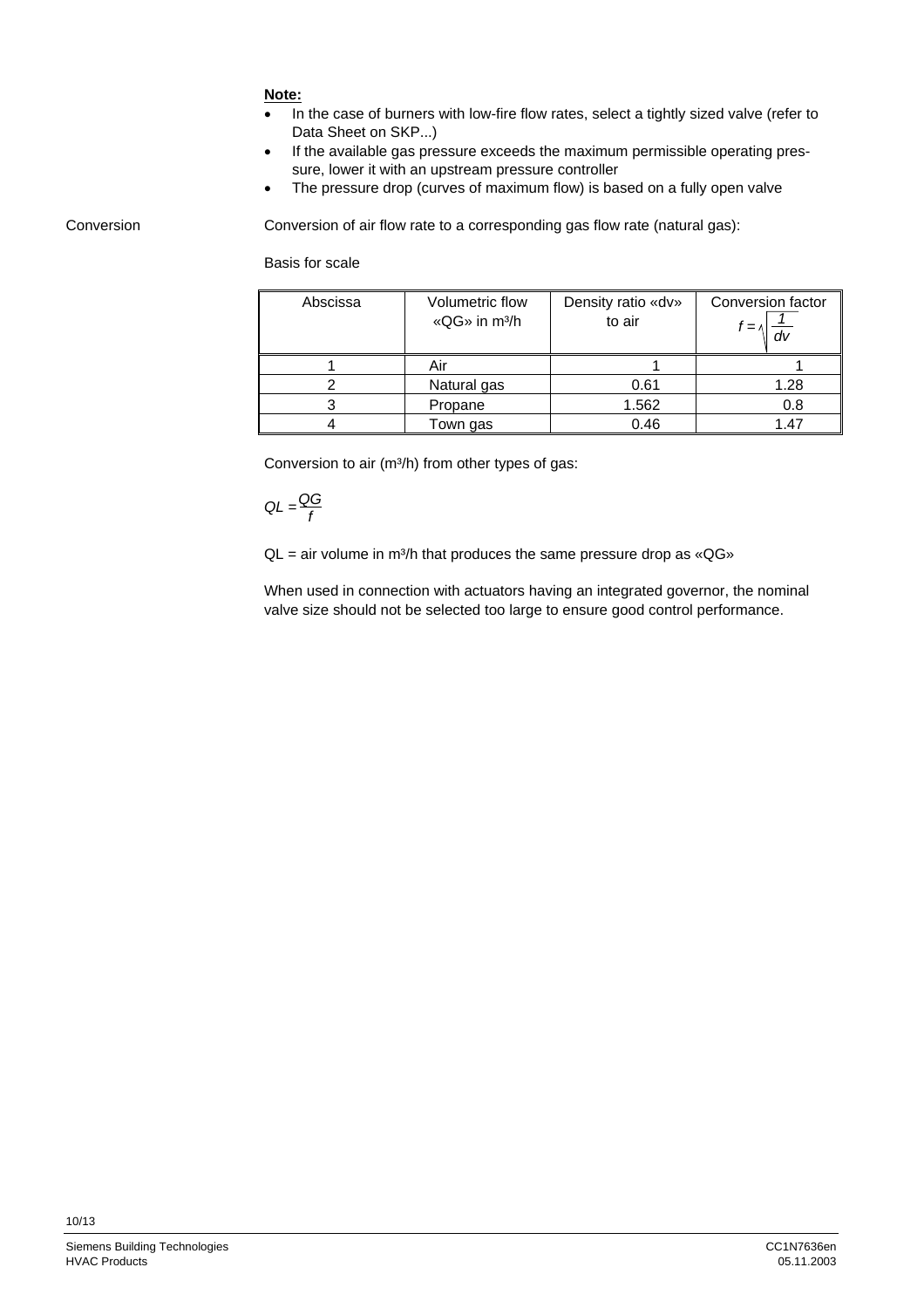#### Dimensions in mm



**VGF... / DN 40...50**

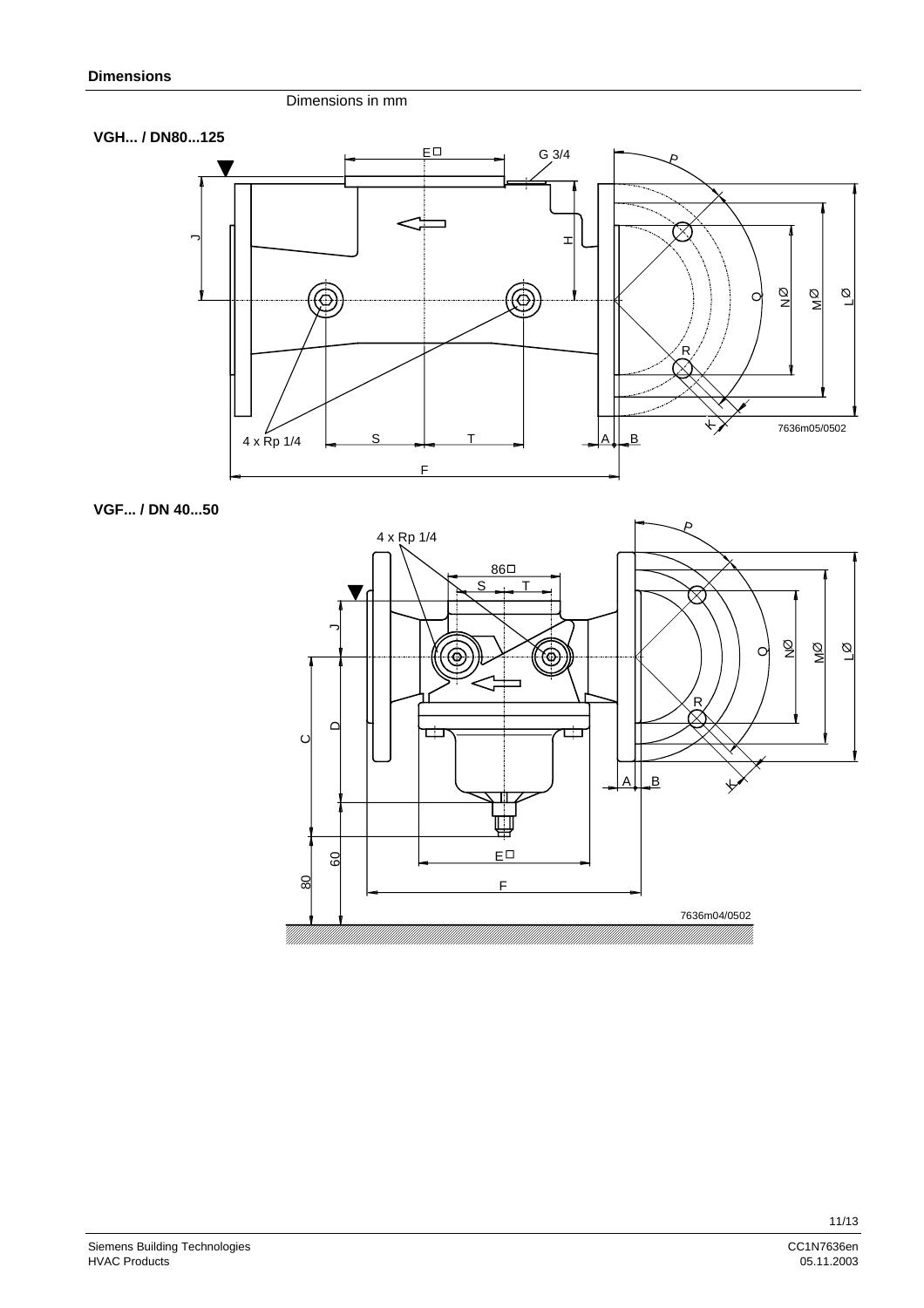#### Dimensions in mm

#### **VGF... / DN 65...80**



**VGG3"**